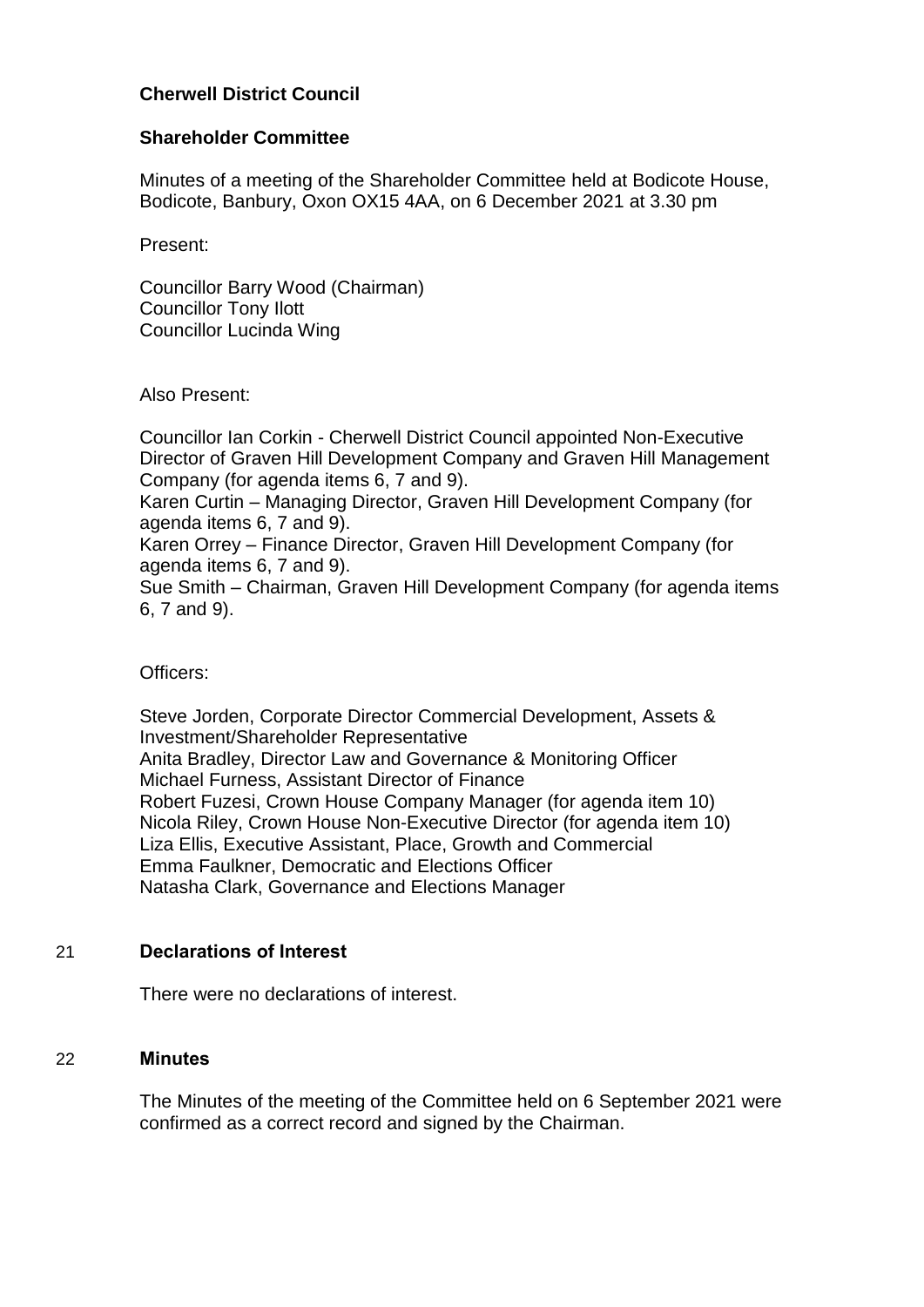### 23 **Chairman's Announcements**

There were no Chairman's announcements.

### 24 **Urgent Business**

There were no items of urgent business.

## 25 **Graven Hill Village Development Company (GHVDC) - Updated shareholder agreement**

The Committee considered a report from the Shareholder Representative which detailed an amended shareholder agreement between Cherwell District Council (CDC), Graven Hill Village Holdings Limited (Hold Co) and Graven Hill Village Development Company Limited (Dev Co).

The shareholder agreement was entered into by the Council and the Graven Hill Companies on 30 September 2019. The agreement detailed the respective rights and obligations of the parties in relation to the business and operations of the two companies. These included the business planning cycle and approval, the conduct of the company's affairs, matters relating to the board and production of financial statements and matters requiring consent of the council.

The CDC Executive meeting on 5 July 2021 approved the creation by Dev Co of a special purpose vehicle (SPV) as a company limited by shares, and requested that the new company be included, along with Dev Co's existing subsidiary companies, within the shareholder agreement between the council, Hold Co and Dev Co entered 30 September 2019.

The CDC legal team had duly updated the shareholder agreement in conjunction with the Dev Co management team and the Shareholder Representative to reflect this decision.

In addition the change of registered office from the Plot Shop, Franklins House, Bicester to Graven Hill Site Office Building E25, Bicester had been included in the updated shareholder agreement.

## **Resolved**

- (1) That the amended shareholder agreement between Cherwell District Council, Hold Co and Dev Co be noted.
- (2) That authority be delegated to the Shareholder Representative, in consultation with the Leader of the Council, to agree any minor amendments and sign the shareholder agreement on behalf of Cherwell District Council.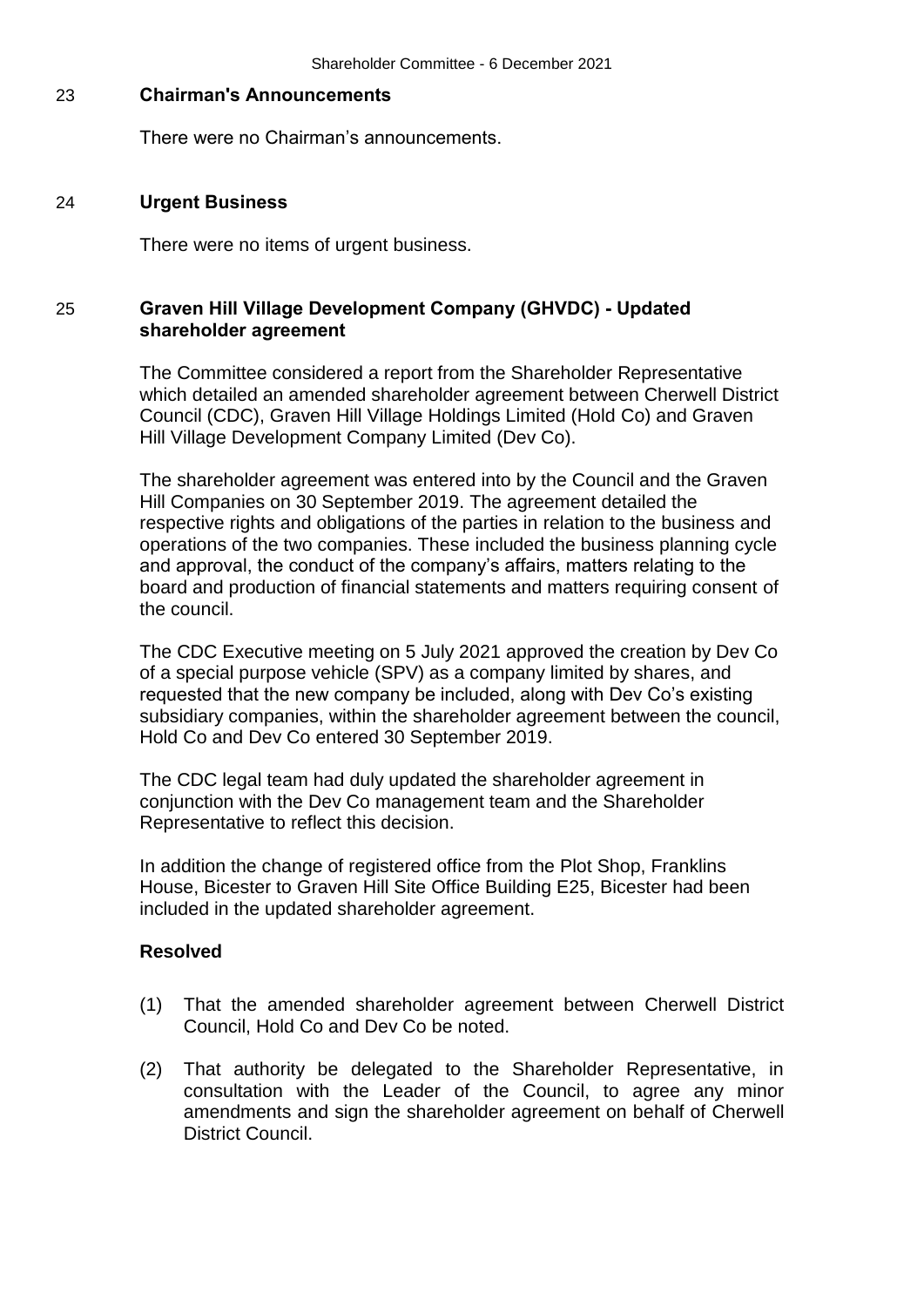# 26 **Graven Hill Village Development Company (GHVDC) - Quarter Two Reporting - Appendix D**

The Chairman advised that whilst the report and other appendices to the report were exempt and would be considered in private session, appendix D was a public document for consideration in the public part of the meeting.

### **Resolved**

(1) That appendix D to the exempt report of the Shareholder Representative be noted.

### 27 **Exclusion of the Public and Press**

#### **Resolved**

(1) That, in accordance with Section 100A(4) of Local Government Act 1972, the press and public be excluded from the meeting for the following items of business, on the grounds that they could involve the likely disclosure of exempt information as defined in paragraphs 1, 2 and 3 of Schedule 12A of that Act and that in all the circumstances of the case, the public interest in maintaining the exemption outweighs the public interest in disclosing the information.

## 28 **Graven Hill Village Development Company (GHVDC) - Quarter Two Reporting**

The Committee considered an exempt report from the Shareholder Representative that detailed quarter two management information.

The Managing Director Graven Hill Development Company presented key information and detailed recommendations for the Committee.

The presentation included photographs of on-site progress to date. The Managing Director Graven Hill Development Company reported that a selfbuild property on The Crescent had won the award for 'Best Brick Home' at the Build it Live awards in November.

Of the 17 priorities for quarter two, eight were on target and reporting green, with eight reporting amber and one reporting red. The priority reporting red related to the Government's 'Help to Build' scheme, that had been launched shortly before the meeting. People interested in the scheme could register their interest whilst full details were finalised.

Regarding key performance indicators, two were on target and reporting green. Seven were work in progress and therefore reporting amber, with one reporting red. The indicator reporting red related to net reservations, which had seen a small number of cancellations due to the cost of materials.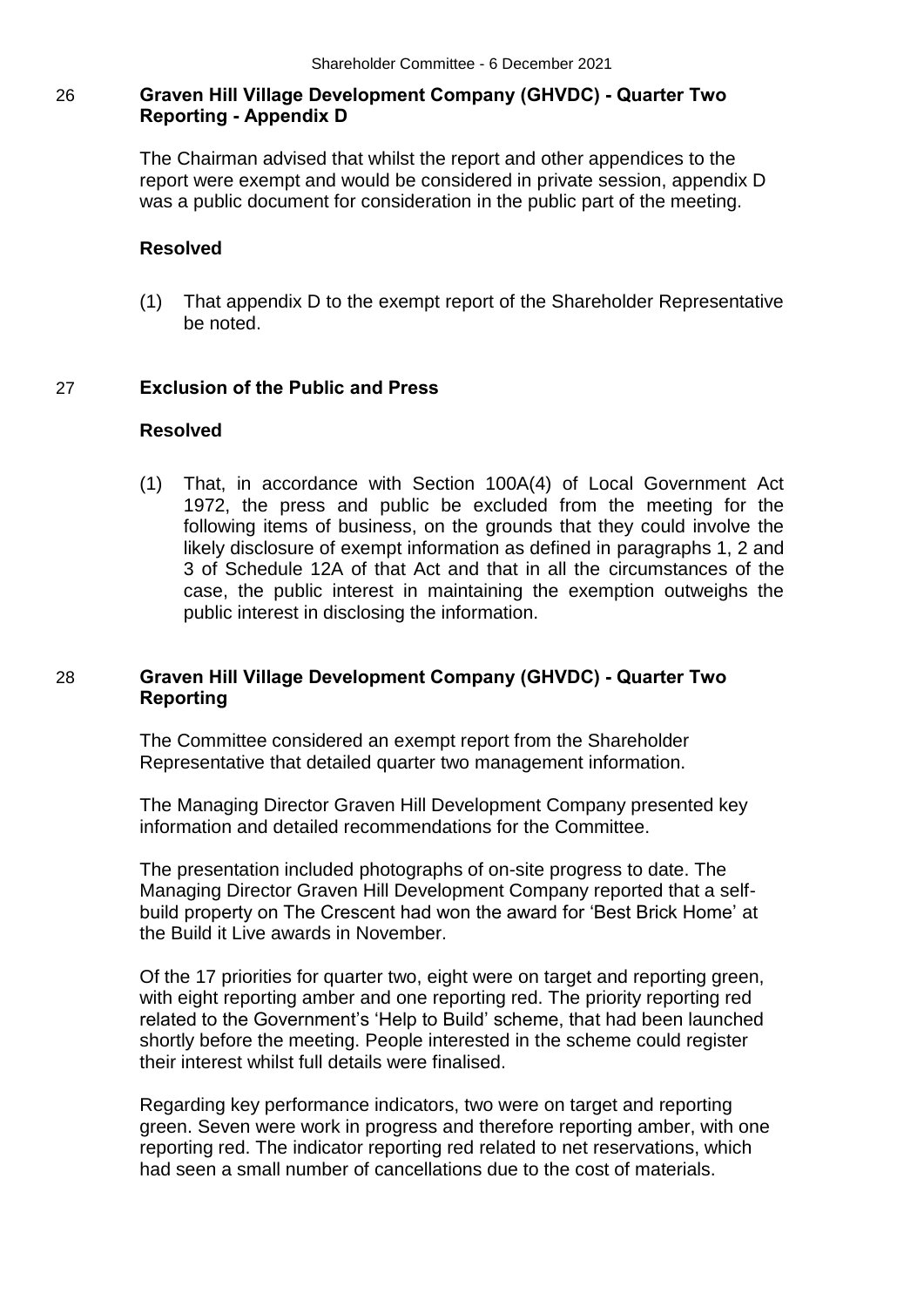Priorities for quarters three and four included budget, business planning and strategy sessions for 2022-2023, further work on the 'Help to Build' scheme, Grand Designs filming and concluding discussions with the Local Planning Authority regarding changes to the Masterplan and S106.

The Managing Director – Graven Hill Development Company explained that the Stack 17 Development Appraisal had been updated following discussions in September 2021, and the various impacts and implications would be discussed with the Shareholder during the strategy day which was scheduled to take place later in December.

In response to questions from the Committee the Managing Director – Graven Hill Development Company explained that regular competitor analysis of house and plot prices was undertaken.

### **Resolved**

- (1) That the quarter two update be noted.
- (2) That the detailed quarter two management accounts be approved.
- (3) That the 2021/2022 key performance indicator snapshot be noted.
- (4) That the current quarter three and four priorities and risks be noted.
- (5) That the Stack 17 and associated funding requirement be approved.
- (6) That the Stack 17 risks and opportunities be noted
- (7) That the importance of D1 employment land and associated scenario planning be noted.
- (8) That the Forward Plan be noted.

#### 29 **Crown House Banbury Ltd/Crown House Apartments Banbury Ltd (Crown Companies) - Quarterly Report**

The Committee considered an exempt report from the Shareholder Representative that detailed performance of the Crown Companies for quarter two.

The Company Manager had undertaken a detailed analysis of income for the companies across the 19 month trading period, and presented revised projected figures for the period of the current business plan, 2021 – 2026. It was proposed that the updated business plan be put in place until March 2023, when an annual review of assumptions and any necessary revisions would take effect.